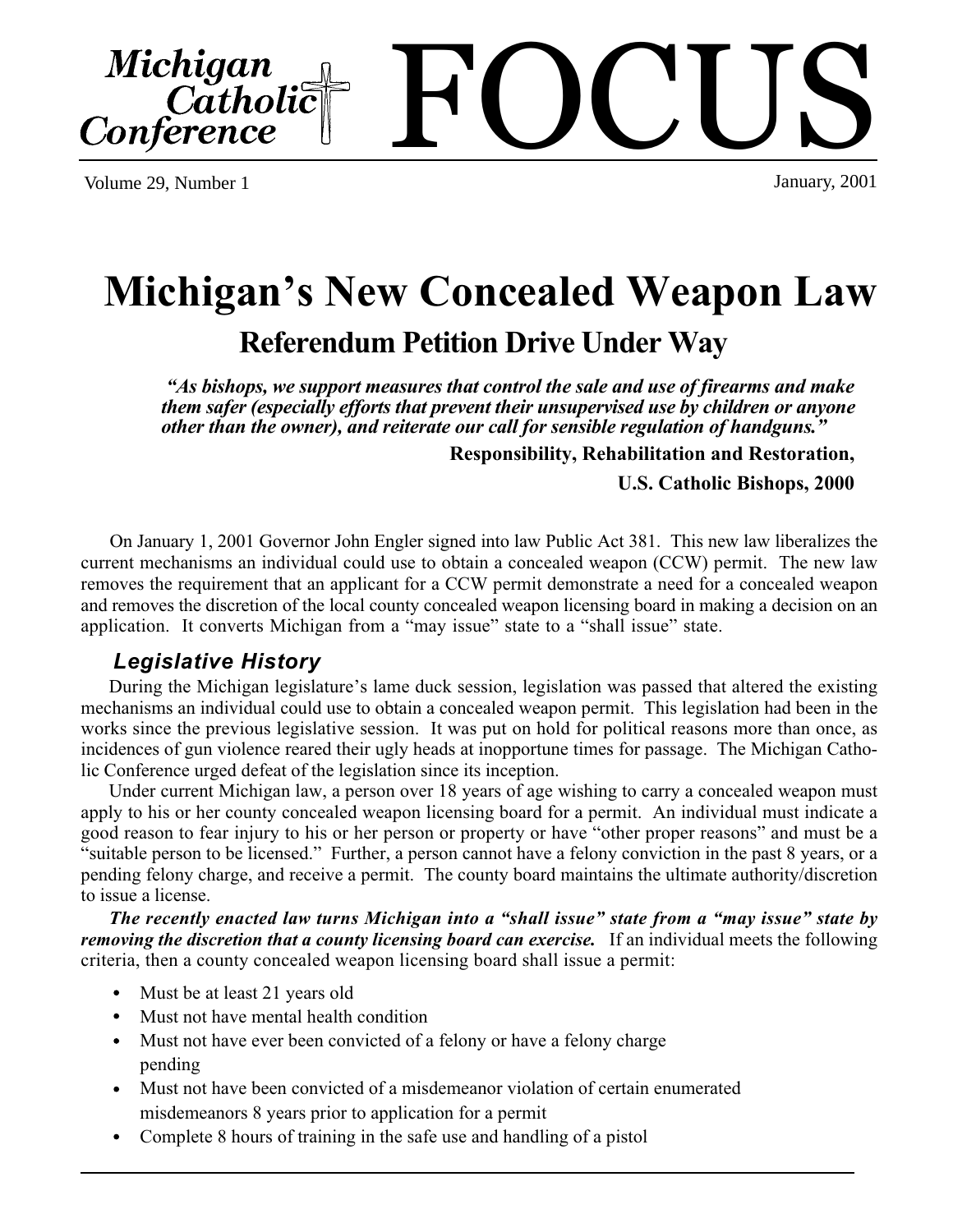The most significant change under the new law is that the requirement of a "demonstration of need" for a CCW permit is no longer in the law.

 Certain facilities would be "gun-free" zones, including houses of worship, schools (though you may carry a concealed weapon in your vehicle when you pick up your children outside of school), day-care centers, hospitals, bars, sports arenas or stadiums, entertainment facilities with a 2,500 or more seating capacity and college dormitories or classrooms.

Businesses and government agencies may not ban guns from their premises.

### *Arguments - Pro and Con*

 Proponents of the legislation offer several arguments as to why the present system for issuing permits needs to be changed. Chief among these reasons is the perceived arbitrary manner in which CCW permits are issued. Opponents of the new law argue that the projected increase in the number of concealed weapons in society will only contribute to greater violence. Below is a summary of some of the arguments being used in the debate:

*Pro:* The Michigan Constitution guarantees the right to keep and bear arms.

*Con:* The Constitutional right to bear arms is not being challenged. The exercise of the right should be subject to reasonable regulation and discretion of the local concealed weapon licensing board in order to protect the health, safety, and welfare of the public. The liberalization of standards to obtain a permit to conceal a handgun potentially, unnecessarily, and recklessly endangers the public.

*Pro:* Statewide standards enable the state to establish a uniform and standardized system for the issuance of permits. This would eliminate the subjectivity currently in place, which causes uneven results in where CCW permits are issued.

*Con:* The discretionary powers of county concealed weapon licensing boards are necessary for the reasonable application of varying community standards. Current permit denials are based on reasonable decision-making authority of local boards and are not arbitrary. A 1994 review by the State Police of 14 counties showed a 90% permit approval rating. .

*Pro:* The increased likelihood that an intended victim could be carrying a gun would act to deter would-be criminals. According to crime trend reports in some "shall issue" states, state homicide rates have decreased 25-35%.

*Con:* It has been estimated that the proposed changes could arm up to 200,000 more state residents. More guns on the streets further endanger innocent victims. Although the purpose of self-defense may validate liberalized gun laws, statistics show that homicides, suicides and accidental deaths out number self-defense deaths 40-1.

 The "People Who Care About Kids" coalition is a registered ballot committee seeking to reject Public Act 381 using the referendum process as outlined in Michigan's Constitution. The coalition wants to place this issue on the November 2002 ballot.

### *Referendum Process*

 In order to have a law repealed using the referendum process, petitions must be circulated and signatures collected representing 5% of the total vote in the previous gubernatorial election. For this referendum 151,356 valid signatures must be obtained. The signatures must be collected within 90 days of the legislature adjourning sine die. In this instance the signatures must be collected and submitted by March 27, 2001. The submission and certification of the signatures postpones the effective date of the enacted law until the people of the state vote on the issue in November 2002.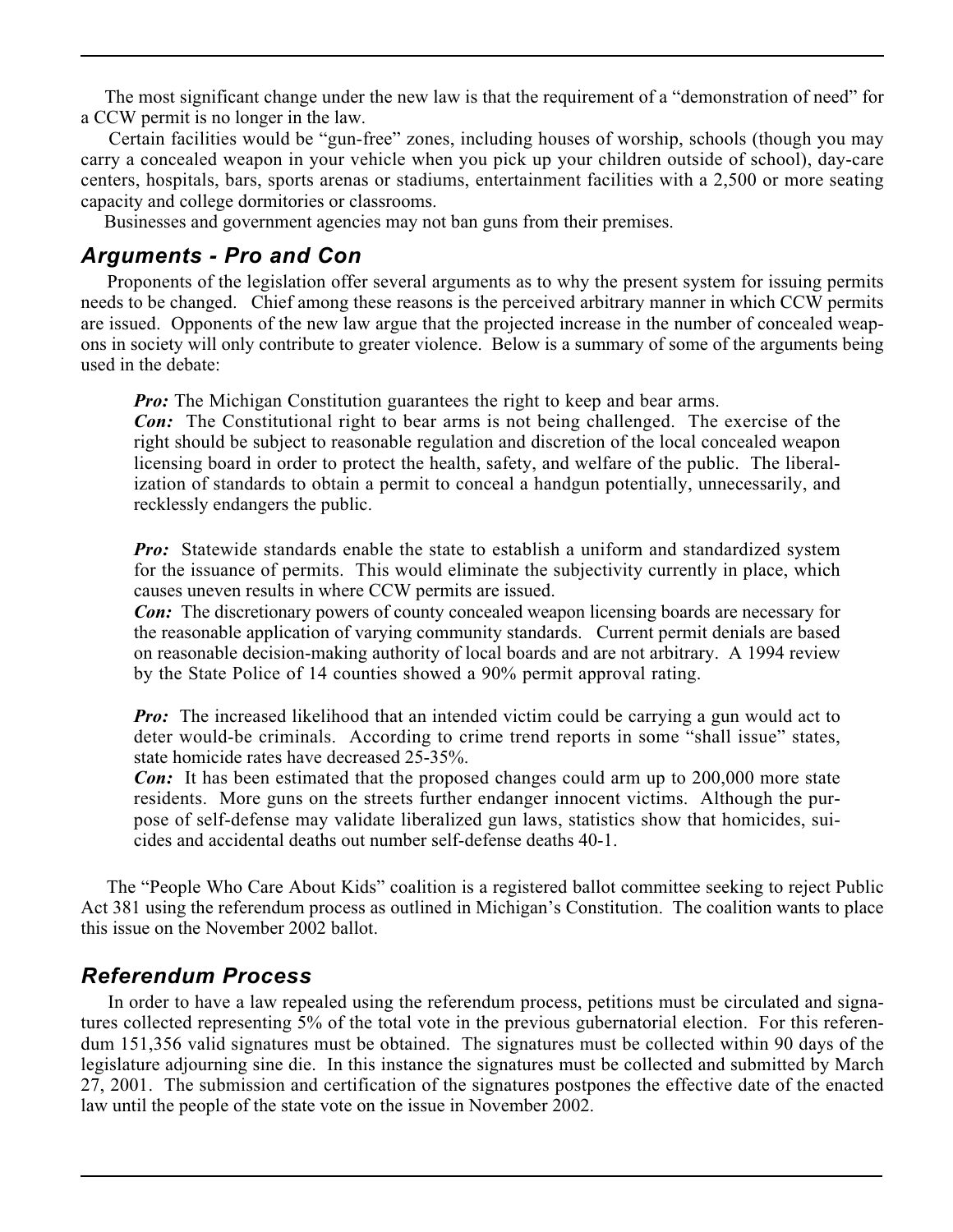In a joint legislative conference committee an appropriation of \$1 million was added to the legislation to pay for trigger locks. Michigan law prohibits referendums on laws that include an appropriation. The placement of an appropriation on legislation in conference committee violates the rules of the legislature insofar as neither the House nor the Senate versions of these bills contained an appropriation. The addition of the appropriation is widely seen as merely an effort to frustrate referendum efforts. Some legislators have even admitted as such. This issue will have to be dealt with in the courts should the existence of appropriation language be used to block a referendum on the CCW law.

# *Rationale for Church Involvement*

 *The basis for Church involvement in supporting referendum efforts on this issue must reside in the respect life ethic of Catholic social teaching.* The cost of violent crime to human life is enormous. The possibility of an increased presence of handguns in our communities can only lead to potential for more incidences of violence and death.

 Handguns are the instruments most often used for violence in our society because they are relatively simple to use and can be concealed. While opposing the liberalization of the CCW law does not necessarily address the multiple forces that contribute to violence in our culture, it does send a powerful message that the Church recognizes the inherent dangers that an increase in the number of guns in our society poses. In this sense, the Church puts the universal demands of social order, human safety and the common good ahead of the individual right to private property.

# *To become involved in the petition drive please contact:*

# *People Who Care About Kids*

313 2B4 - KIDS 313 224 5437 www.peoplewhocareaboutkids.com

**ARCHDIOCESE OF DETROIT Daniel Piepszowski, Director** Department of Christian Service Phone: 313-237-5904 FAX: 313-237-5866 E-Mail: piepszowski.dan@aod.org *Catholic Diocesan Contacts:*

**DIOCESE OF GAYLORD Office of the Bishop** Phone: 517-732-5147 FAX: 517-732-1706

**DIOCESE OF GRAND RAPIDS Sister Maureen Geary, O.P.**

Secretariat for Social Justice Phone: 616-243-0491, ext. 556 FAX: 616-243-1442 E-Mail: mgeary@dioceseofgrandrapids.org

### **DIOCESE OF KALAMAZOO**

**Sister Susan Ridley, Director** Christian Service Phone: 616-349-8714 ext. 238 FAX: 616-349-6440 E-Mail:sridley@dioceseofkalamazoo.org

### **DIOCESE OF LANSING**

**C. Michael Liberato, Director** Office of Peace and Justice Phone: 517-342-2466 FAX: 517-342-2446 E-Mail: mliber@dioceseoflansing.org

**DIOCESE OF SAGINAW**

**Sister Leona Sullivan** Coordinator for CCHD Phone: 517-797-6671 FAX: 517-797-6670 E-Mail: leonas@dioceseofsaginaw.org